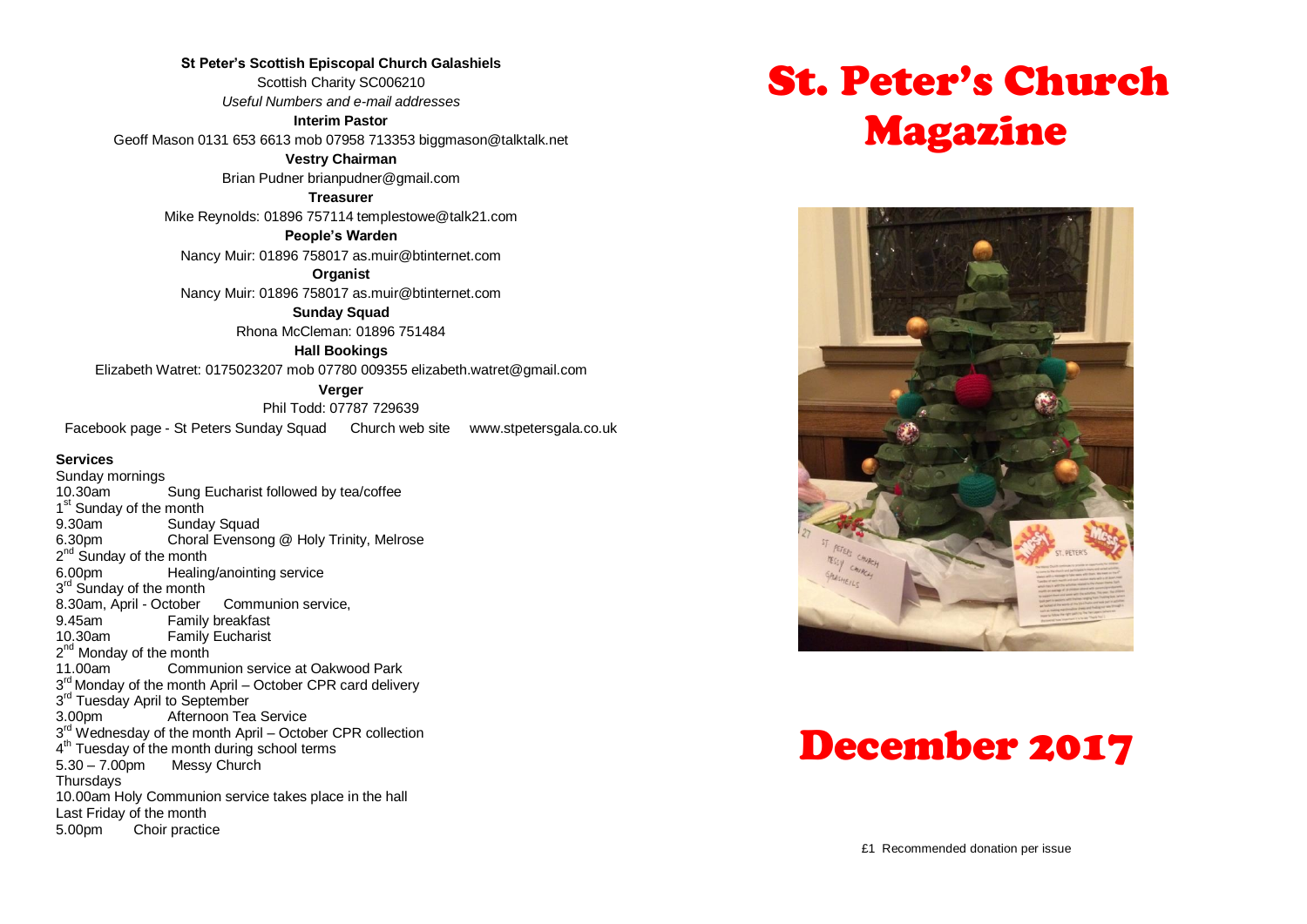#### **Shared Leadership Team**

| ☎ 07704788689 | theboormans@talktalk.net      |
|---------------|-------------------------------|
| ☎ 751694      | smstcg1945@gmail.com          |
| ☎ 757429      | karenellishome@hotmail.co.uk  |
| ■ 07551357580 | john.maltman@forthports.co.uk |
| ☎ 758017      | as.muir@btinternet.com        |
| ☎ 757114      | monica@temlpestowe.plus.com   |
|               |                               |

## **Church Diary December**

| Sun 3rd                   | 9.30am Sunday Squad                                |
|---------------------------|----------------------------------------------------|
| Advent                    | 10.30am Sung Eucharist, Rev John Evans             |
| Thurs 7 <sup>th</sup>     | 10.00am Communion Service                          |
| Sat 9 <sup>th</sup>       | 2.00pm Cursillo Afternoon Tea @ St Peter's         |
| Sun 10 <sup>th</sup>      | 10.30am Sung Eucharist, Rev Sarah Kilbey           |
|                           | 6.00pm Healing service                             |
| Thurs 14 <sup>th</sup>    | 10.00am Communion Service                          |
| Sat 16 <sup>th</sup>      | 12.30 Soup 'n' Pud lunch                           |
|                           | Nativity rehearsal                                 |
| Sun $17th$                | 9.45am Breakfast                                   |
|                           | 10.30 Family Service, Nativity, Rev Duncan McCosh  |
|                           | 6.00pm Carol Service                               |
| Mon 18 <sup>th</sup>      | 7.00pm Bottle top sort                             |
| Thurs 21 <sup>st</sup>    | 10am Communion Service                             |
| Sun 24 <sup>th</sup>      | 10.30 Sung Eucharist, Rev Duncan McCosh            |
|                           | 6.00pm Christingle service, Rev Duncan McCosh      |
|                           | 8.30pm sung Eucharist, Rev Duncan McCosh           |
|                           | Christmas Day 10.30am Sung Eucharist, Joanna Smith |
| Thurs 28 <sup>th</sup>    | 10.00am Communion Service                          |
| Fri 29 <sup>th</sup>      | 5.00pm Choir practice                              |
| Sun 31st                  | 10.30am Sung Eucharist,                            |
| Thurs 4 <sup>th</sup> Jan | 10.00am Communion                                  |
| Sun $7th$ Jan             | 9.30am Sunday Squad                                |
| Epiphany                  | 10.30am Sung Eucharist, Rev John Evans             |

ooooooooooooooooooooooooooooooooooooooooooooooooooooooooooooooooo

# **CHRISTMAS SERVICES**



Sunday  $17<sup>th</sup>$  10.30am Children's Nativity Sunday 24<sup>th</sup>

 6.00pm Carol service 10.30am Sung Eucharist 6.00pm Christingle service 8.30pm Sung Eucharist



## **Emergency Prayer Circle**

This is a group in the church which prays for people at times of special need. If you know of a member of your family or a friend facing crisis or difficulty who would be grateful of such confidential support

Ring Muriel on 01896 831418 or Rhona on 01896 751484



Roslynn, Aimee, Darrin, Fiona, Ivy, Karina, James, Jaci, (William, Bethany, Katie & John), Jim, Ruth, Kris, Rebecca, Steph, Emily & Holly, Sadie, Tony, Gina, Joan, Jane, Sarah, Nigel, Darcy, Muhamid, Jennifer, Kevin, Claire, Lesley, Mikkel, Sheila, John, Fred, Jane, Tim Tunley, Sheonagh-Katie-Stephanie & Joan, Charlie

Please keep in touch with Monica (01896 757114) regarding folk being remembered on the Prayer Tree.



#### **December Anniversary of Baptism**

4<sup>th</sup> Isla & James Gillespie 7  $7<sup>th</sup>$  Sebastian Johnstone<br>12<sup>th</sup> Ava Forrest

#### ooooooooooooooooooooooooooooooooooooooooooooooooooooooooooooooooo



After the weather defeated our attempt to hold our Epiphany lunch at the golf club last year we have decided to play safe and have a catered hot meal here in the Church on Sunday 7<sup>th</sup> January.

 $EPIPHANY$  It will cost about £5.00. Please add your name to the sheet at the back of church so that we can give numbers to T-4-2.



#### **Mary and Joseph's journey**



There is a sign up sheet at the back of church for those who would like to have Mary & Joseph stay with them overnight during Advent on their way to our Nativity display .

This gives you an opportunity to really think about the journey to Bethlehem all those years ago.

Christmas Day 10.30am Family Service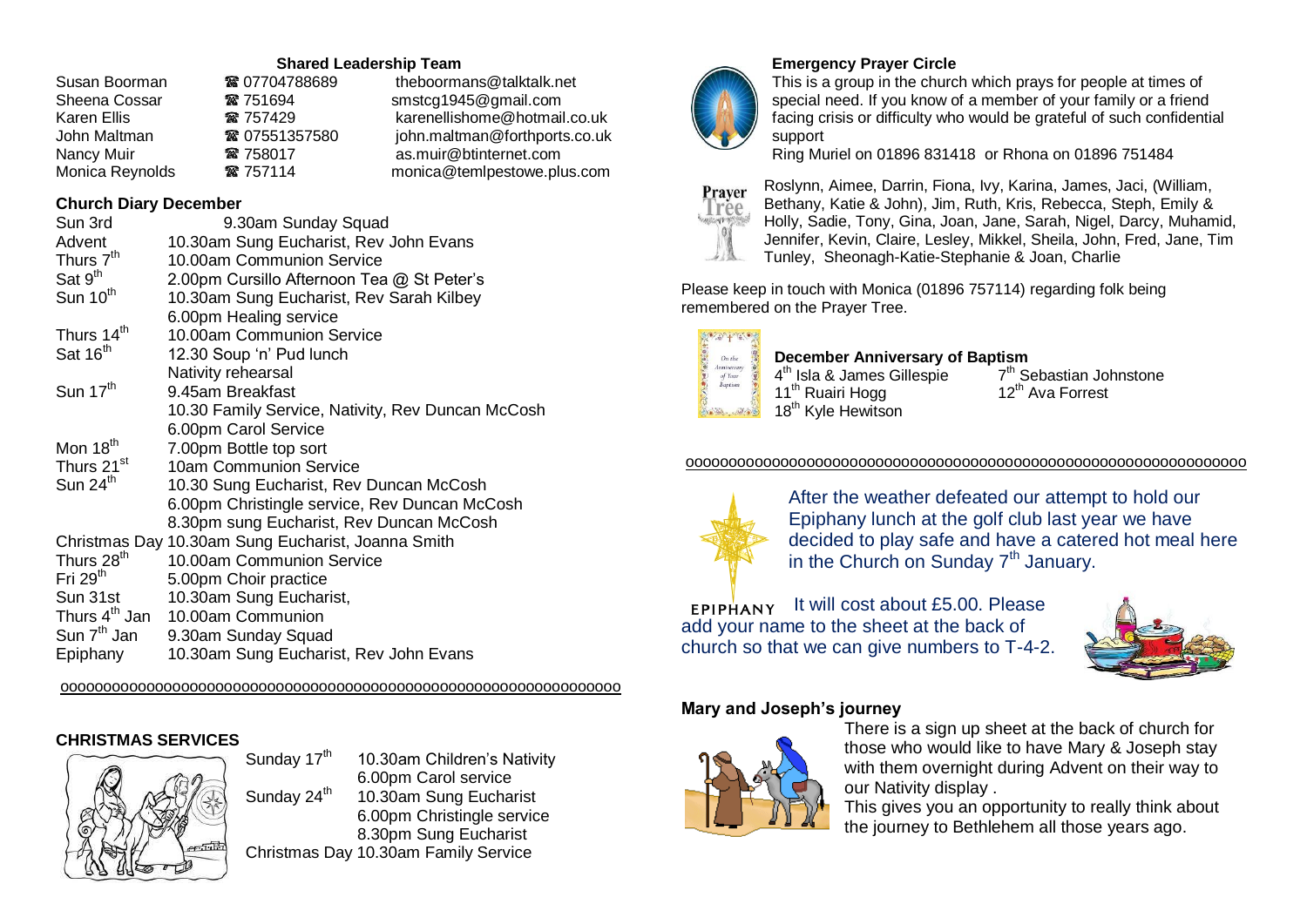# **Prayer Trees.**

Did you know there are 2 forms of prayer tree in the church? In addition to the one that is printed in the service sheets and the magazine there is a wooden tree at the back of church. Recently this one seems to be unused or maybe unnoticed with all the other stuff on the rear shelf. We would like anyone who comes into the church for whatever reason to feel that they can ask for prayers. With this in mind we have decided to place the wooden tree on the top of the shelf beside the front door when this is not being used for services. Hopefully this will make it more visible. Any request left on the tree will be given to whoever is taking the intercessions at Sunday services for inclusion in the prayers that day.



I wonder if you would check the names on this list. Many of them have been here for a very long time. While some of them are relating to long term and ongoing situations some may just have been added with no thought about how long they needed to be included.

In the future, unless Monica is asked specifically, names will be added for one month. Names and situations given to Muriel or Rhona for Emergency prayer are just for emergencies.

If you are neutral in situations of injustice, you have chosen the side of the oppressor. Desmond Tutu

Members of ACAT (Action by Christians Against Torture) will be asking you to send cards to organisations and individual human rights defenders who need support as they have been and continue to be targeted by powerful people and regimes who feel threatened by exposure of their actions.

Please join us in sending a message of hope to someone who needs to know they have not been forgotten.



Messy Church and the Sunday Squad children have chosen "School is Cool" as their Christingle project this year. The charity Embrace the Middle East supports the education of Syrian children in refugee camps



#### **SCAMMERS - They are at it again!!** Twice this week my computer has been SHOUTING at me. It says that my internet has been hacked and I must IMMEDIATELY phone

their 0800 number. It is quite unnerving and would be easy to panic and start dialling. DON'T. These scammers want to hack into your telephone and you could find yourself with bills for hundreds of pounds (yes £100's). They might also want your security information and passwords. As I immediately switched off my laptop and disconnected the router I don't know precisely what happens next.

There was another hacking scam mentioned on Border News too. This lady had more than £100.000 taken from her bank account while she was listening to the criminal. What really caught her was the fact that the person said that he could see that she was contacting "his colleague" in the bank as she was dialling the number on her phone to check that it was her bank that was making the call. It wasn't. The hacker had managed to gain access to her laptop and via the built in camera he could see everything that she and her husband were doing. He could see them pick up the phone and dial the bank and he could hear what they were saying. He was



watching them and had also hacked into her online banking and was able to read the transactions and statements and was referring to them which convinced her that this really was her bank. Unless YOU initiate the call

to your bank via a recognised number on one of your statements NEVER assume a caller is genuine – hang up. Then call your bank and tell them what has happened and also call the police. Unless you actually want to use the camera on your laptop disable it in the settings and also cover the lens with a bit of card taped to the machine. It is not enough just to switch



it off because these folk are clever enough and crafty enough to switch it on remotely and you don't know that has happened but they can see and hear everything that you are doing within range of the computer.

If you use Skype or whatsap make sure you switch off the camera and cover the lens when you are finished.

Any time you think you have been scammed do report this to your bank – if money or account details have been taken – and **Action Fraud**, the National Fraud & Cyber Reporting Centre on **0300 123 2040.** For advice and information about all known frauds operating in the UK check their website– www.actionfraud.police.uk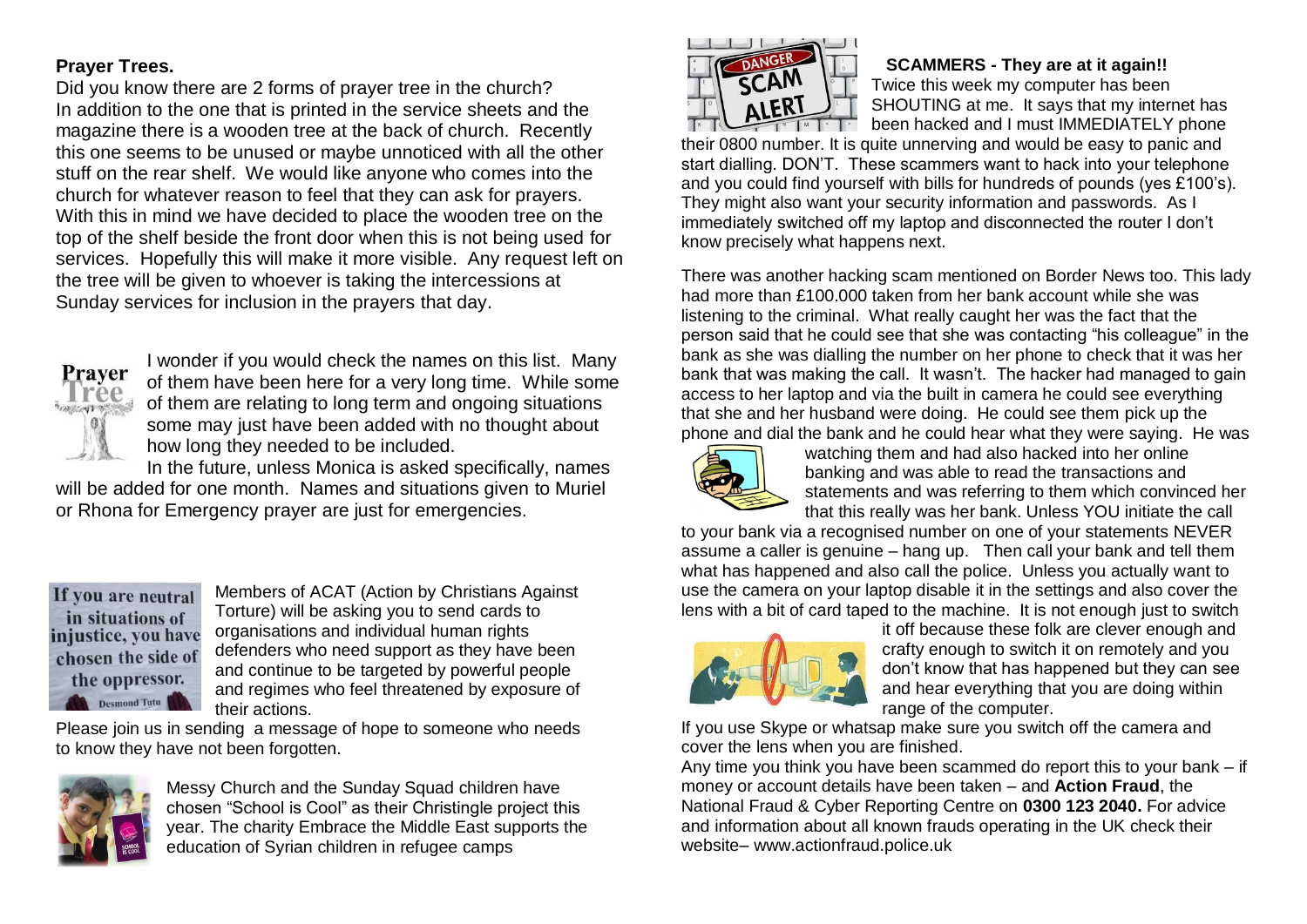# An Introduction to Christian Meditation



St Cuthbert's Episcopal Church, Hawick Saturday 9<sup>th</sup> December 9.30am – 1.00pm Be Still Be aware of the divine mystery Receive the gifts of God



For further details and to reserve a place Contact Jim Griffin on 01450 372827 Or jimjgriffin@hotmail.com

## **THISIHIHIHIHIHIHIHIHI**

# **Using our church and hall**

Do you know what you need to do if you want to use the church or hall for a party, fund raiser, meeting , wedding/rehearsal?

First you phone or e-mail Liz Watret to find out if it is available and then book the date and time.

### Job Done!!!

Well no, not really. You need to talk to Phil to go through the arrangements especially if it is for a special service – funeral or wedding/rehearsal when seating arrangements are required. So nearer the time, you need to get in touch with him to let him know when you need access to set up, especially if you need to decorate for a wedding or a party. Do you have a key? How long will you need the heating set for?

Please remember you should leave the place as you found it so you need to wipe tables, put things away and sweep floors. Cleaning equipment is in the cupboard opposite the church door. Make sure you switch the heating and the lights off and lock the door as you leave.

Thank you – I am sure you will find things easier if you make sure Phil knows when you are going to be there and what you need. His number is 07787 729639.

# **Report of the condition of the fabric of Church & Rectory**

After a thorough independent professional assessment/survey of both the church and rectory buildings the urgent repairs requiring to be done within 12 months are as follows:-

### *Rectory:*

The repairs to the roof (have been completed).

The gutters (have been cleaned)

The CH boiler and gas fires are awaiting servicing The electrical appliances need PAT testing  $\sim$  awaiting quotation Installation of mains connected smoke alarms ~ awaiting quotation

Installation of heat & carbon monoxide detectors  $\sim$  awaiting quotation

Lagging of header tank

## *Church:*

Clean gutters etc. ~ roofer has been instructed to go ahead Floor board movement (entrance to hall) fixed Test electrical system & PAT test appliances  $\sim$  awaiting

quotation

Replace duck boards and clean roof central valley  $\sim$  will instruct roofer, in the spring.

The cost of the work is estimated at

| Rectory       | £ $1,200$ |
|---------------|-----------|
| Church        | £10,500   |
| Total inc VAT | £15,660   |

In addition to this you may have noticed that the outside lights have been replaced. We now have bright LED lights on from dusk to dawn at the front of the building and above the side door. There are also motion sensitive lights at the back and Parsonage Road side. It is nice to see St Peter's lit up at night as well as making it more secure.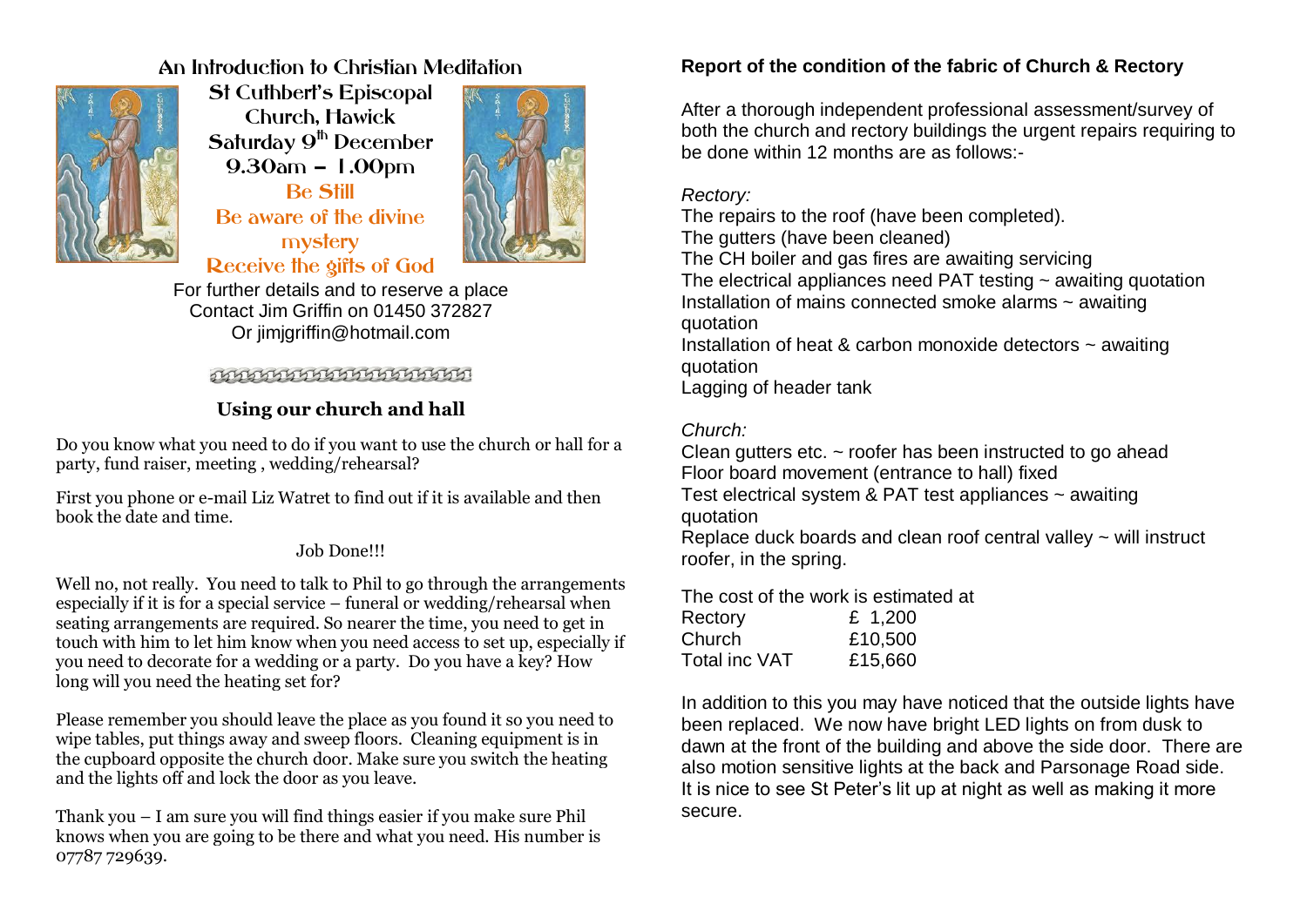

# **CHANGES TO CHILDREN'S SERVICES**

As Rhona says it was good for all the families with small children to be able to talk about it all face to face. If there is no squad then Pam. Mac and Zennor wouldn't be able to attend due to Mac's learning disabilities she finds the main service too much and

messy church too late in the day. With that in mind we feel on balance it better to have a 'super squad' once a month that we all contribute to rather than trying to string along week by week with not many of us.

So that is the plan ..

1st Sunday of the month - Super Squad @9.30

One person allocated to bring bread and everyone else brings a wee activity/game/joke/story/(or nothing if you've not the time or the inclination!) based on the theme to share. The idea is that no one person will have all of the work to do and we will benefit from each other's creativity/take on things, etc

As it's a once a month super version it may be that it ends up lasting slightly longer than an hour.

Squad is entirely inclusive and we are proud of that and want that to continue. It is very important to all of us that everyone from Hame to Mac can be safe and have fun.

3rd Sunday of month - Family Service @ 10.30

Family service taken by Joanna . Not sure what the form of this will be but if we want to get something out of it we have to attend and speak up about how it should be done!

With this in mind, for a trial period until Easter, readings at the Family service will be taken from the International Children's Bible and the liturgy for the Eucharist from My Holy Communion Scottish liturgy 1982. As Joanna says the children are not the future, they are the present, and we really do need to engage with them even if we find the services a wee bit out of our own comfort zone.

4th Tuesday of month - Messy Church @5.30pm

Here is a Christmas poem which also invites us to do something.

I found it in Embrace the Middle East's Bethlehem Carols Unpacked

The census were occupied When God first breathed and tears he cried; And for a world that's still in danger Won't you be his living manger – this Christmas?

A frightened girl, a worried spouse Left on the streets, no room, no house; And for a world that's still unsure, Won't you be his human stall – this Christmas?

Night-shift workers, angel-driven, See the join of earth and heaven; And for a world so full of woes, Won't you be his swaddling clothes – this Christmas?

Far-travelled gold was a gift for him Who came as our sacrifice for sin; And for a world, so rich but poor, Won't you be his bed of straw – this Christmas?

Hillside choirs sang out is chorus; To sing again, they're waiting for us; So, for a world that's tired and worn Won't you be the place where he's born – this Christmas?

# XXXXXXXXXXXXXX

If you are still looking for gifts do think about giving something that will benefit those in need rather that just adding to the "stuff" that most of us accumulate.



The Embrace the Middle East and Traidcraft catalogues at the back of church both have some of these

as do many other charities that you can find onine.